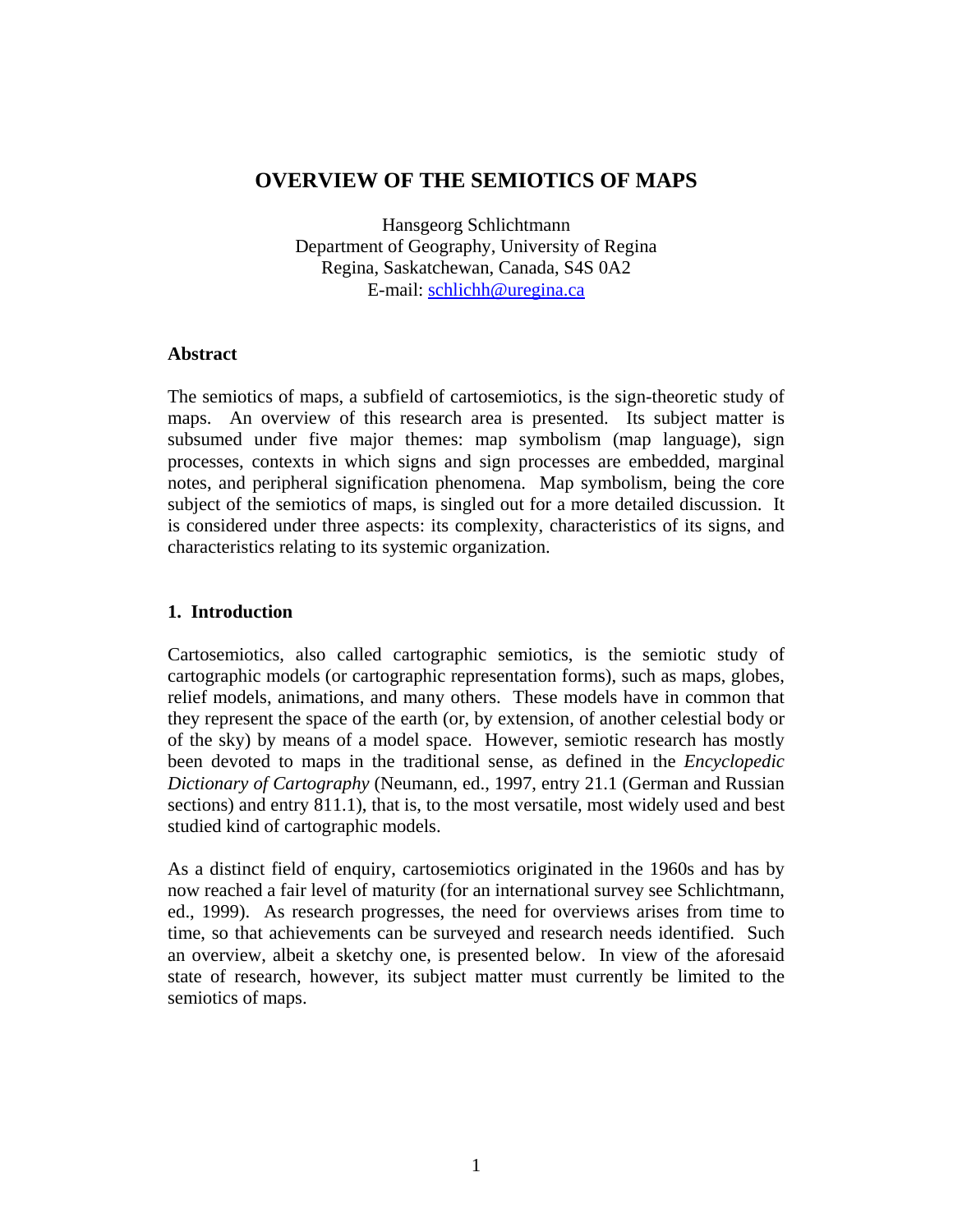In both the general field of semiotics and the special area of cartosemiotics, there are various conceptual and terminological frameworks or schools of thought. When reading the literature, it is not rare that we must "translate" between different conceptions. The following paragraph introduces the basic semiotic notions which underlie the present article.

Semiotics is concerned with signs. In the conception presupposed here, a sign consists of a conceptual item -- a (sign) content or meaning or item of information -- and a perceivable item -- an expression or sign vehicle. (Where required, a content is cited in single quotation marks and an expression between slashes.) The expression conveys the content. Expressions are coupled with contents by descriptive rules which collectively constitute a code. An object or event to which an individual sign is applied is its referent. Although the referent is kept conceptually separate from the sign, it is certainly taken into account where appropriate, e.g., when dealing with sign production. In any map, after all, a crucial part of its signs are images of objects, and their genesis and characteristics are clearly influenced by their referents.

## **2. Themes of the semiotics of maps**

The subject matter of the semiotics of maps can be subsumed under five major themes (see Table 1, which also lists refinements to be introduced later). The following three may immediately come to mind. (1) Map symbolism (often called map language), that is, the type of sign systems that are manifested in individual maps (more exactly: in individual map faces). (2) Processes in which humans handle signs, or sign processes for short. They can be grouped into three major classes: (2.1) sign production; (2.2) sign reception, understood as the extraction and derivation of information from signs (cartographers speak of map use); (2.3) sign employment in dealing with the world and the participants in cartographic communication (map author and intended audience). (3) Contexts in which signs are realized and sign processes take place. Again three classes suggest themselves: (3.1) the territory to be mapped; (3.2) context factors relating to map creation and the map author; (3.3) context factors relating to map use and the intended audience.

This tidy overview is, however, incomplete. Two further themes require attention. (4) The assemblage of signs in a map face is complemented by marginal notes, which constitute a separate, auxiliary sign system. They have two functions: explaining what entries in the map face mean (that is, establishing the relevant code) and providing background information. Among the marginal notes, the most versatile one is the legend. Apart from being a symbol dictionary,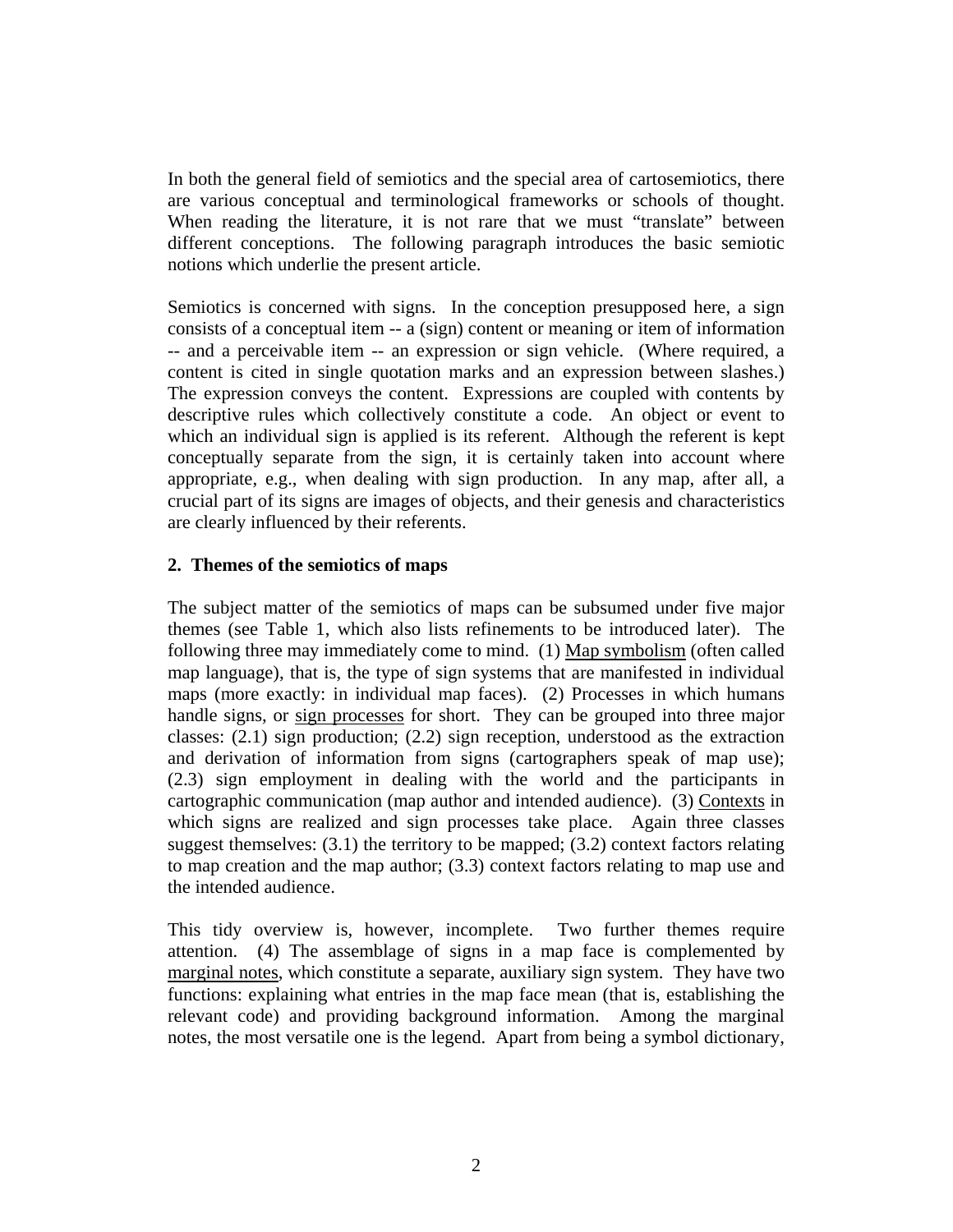it presents items of information in some order and has several other functions (Schlichtmann, 1997). (5) While entries in a map face have the basic and criterial function of conveying information about the mapped territory, they may also permit to draw inferences about other context factors. In this case phenomena of peripheral signification are encountered. Most often they are style traits or reflect ideologies (of the map author and/or the intended audience).

---------------------------------------------------------------------------------------------------

| 1                                        | Map symbolism (map language)                                  |
|------------------------------------------|---------------------------------------------------------------|
| 1.1                                      | Its complexity                                                |
| 1.2                                      | Characteristics of its signs                                  |
| 1.2.1                                    | Conceptual characteristics                                    |
| 1.2.2                                    | Formal-perceptual characteristics                             |
| 1.2.3                                    | Codes                                                         |
| 1.3                                      | Characteristics relating to its systemic organization         |
| 1.3.1                                    | Units                                                         |
| 1.3.2                                    | <b>Relations</b>                                              |
| 1.3.3                                    | Combinatorics                                                 |
| $\overline{2}$                           | Sign processes                                                |
| 2.1                                      | Sign production                                               |
| 2.2                                      | Sign reception                                                |
| 2.3                                      | Sign employment                                               |
| 3                                        | Contexts                                                      |
| 3.1                                      | The territory                                                 |
| 3.2                                      | Context factors relating to map creation and the map author   |
| 3.3                                      | Context factors relating to map use and the intended audience |
| 4                                        | Marginal notes                                                |
| 5                                        | Peripheral signification                                      |
| Table 1. Themes of the semiotics of maps |                                                               |

The framework laid out here and in Table 1 should not be seen as a bank of wellseparated pigeonholes but rather as a set of searchlights which illuminate overlapping domains. It has proven adequate in accommodating current knowledge but remains open to revision and expansion.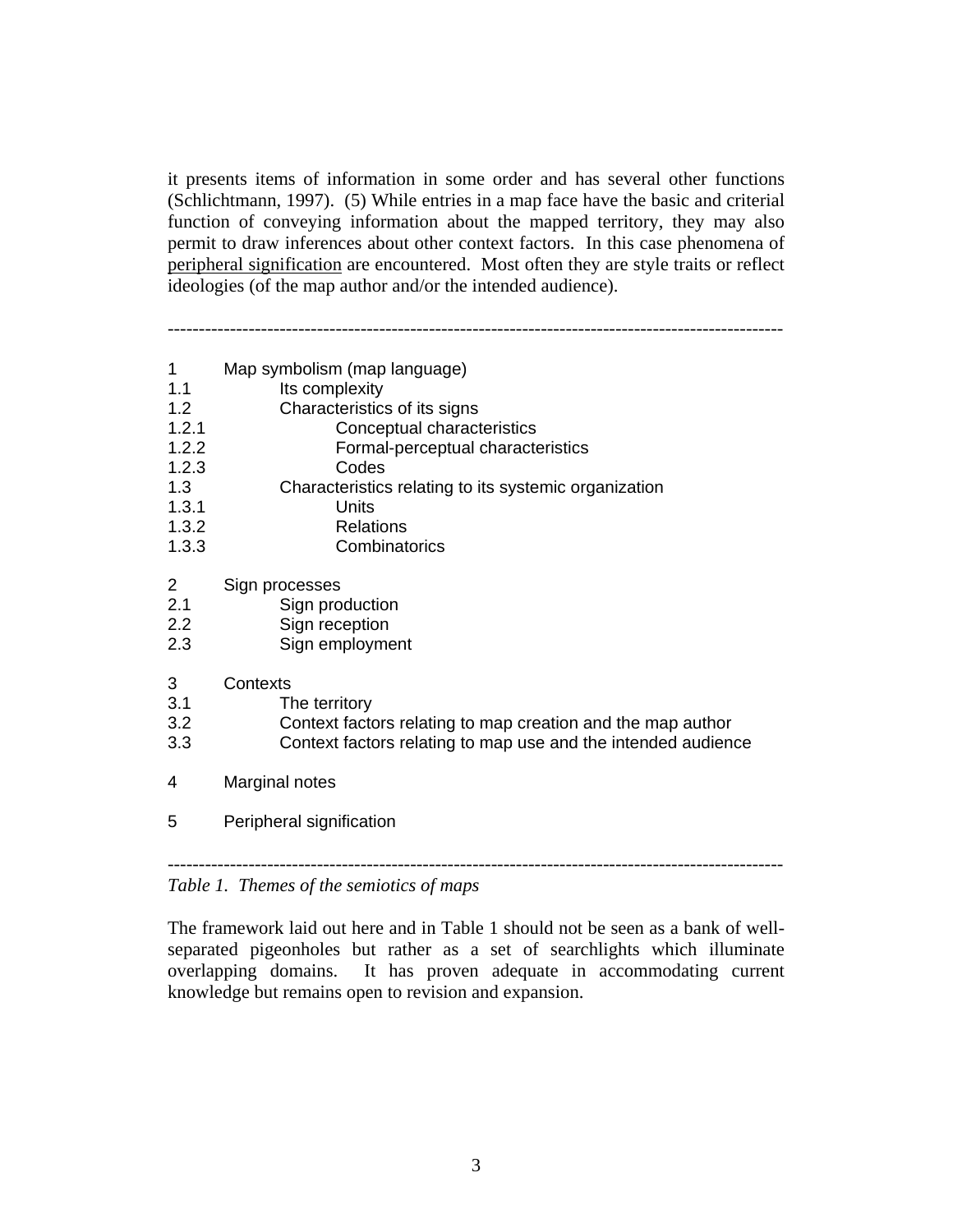Map symbolism is the core subject of the semiotics of maps. As such it has, not surprisingly, received most research attention. In view of space constraints, only this subject will be considered further. (For a more detailed discussion of all five themes and a more complete set of references see Schlichtmann, 2008.) Map symbolism will be considered under three aspects: its complexity (1.1, see s. 3), characteristics of its signs (1.2, see s. 4), and characteristics relating to its systemic organization (1.3, see s. 5).

# **3. Map symbolism: its complexity**

When describing and analyzing map symbolism, one comes up against the following five facets of complexity.

(1) The sign inventory of a map comprises two major types of signs. Some of them are pictures, i.e., images of objects, in the first place images in plan view. Many of their perceptual traits as well as their spatial arrangements are ultimately derived from traits and arrangements of the represented objects. Other signs are what Eco (1976, pp. 227ff.) calls combinational units; they are artifacts, created primarily as instruments of signification and communication. In this respect they rather resemble signs of natural language and can in principle (although certainly not in every detail) be analyzed like the latter. Consequently, we must recognize a picture component and an artifact component of map symbolism. The difference between the two is most obvious where sign units are to be operationally isolated (s. 5.1) and where their combination to more complex units is studied (s. 5.3). The two components reflect different modes of sign production, i.e., invention and replication (Schlichtmann, 2006, pp. 24f.), and pose different analysis problems.

(2) On both the content and expression sides, map symbolism comprises planrelated and plan-free components. Thus, the cartographic information is divided into plan information (contents pertaining to the two-dimensional earth space as represented) and plan-free information (other contents). Plan information is usually expressed by plan-related expression traits (we leave aside coordinates and other numerical entries), but such traits are also widely used to render items of the plan-free information.

The two aspects mentioned up to now are conceptually separate but empirically intertwined. This is because in maps -- as opposed to aerial photographs -- image characteristics of objects are, in most cases, at the same time plan characteristics.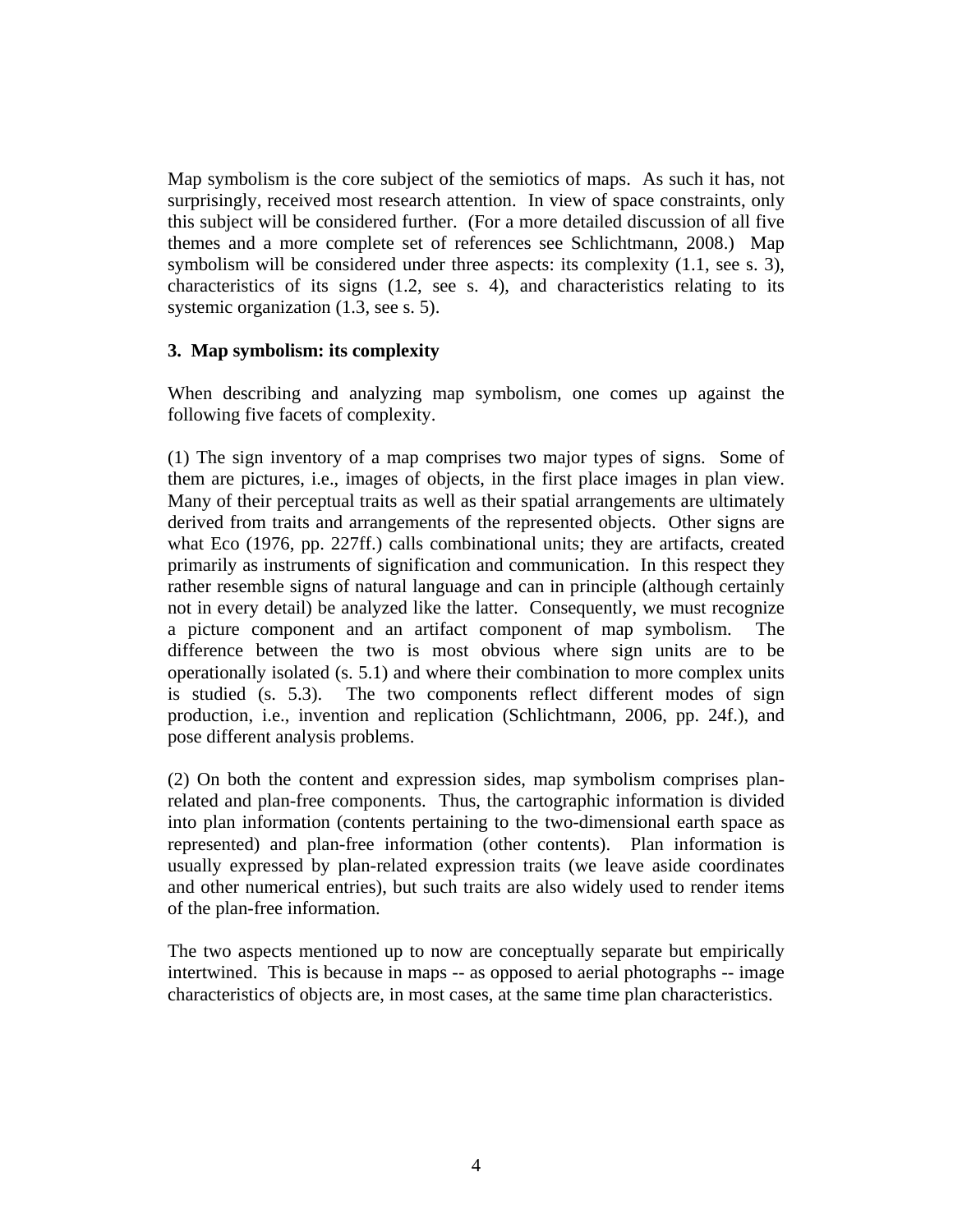(3) Space is alternatively conceptualized in two ways: either as discretized into segments or as a continuous collection of points. A river, a meadow or a county cover segments in discretized space, while values of longitude, elevation or temperature are associated with points in continuous space.

(4) Expressions vary in provenance. Some are newly shaped in the mapping process, such as plan views of objects and many geometrical symbols. Others are imported from various extra-cartographic domains, including but not limited to figurines (side or oblique views of objects), emblems and cognate marks, writing, and diagrams.

(5) Closely related to the above distinction is that of pre-empted and abstract means of expression. Some entries (such as pictures, writing, emblems) come already endowed with meaning or at least with a basic core of meaning; thus, they are pre-empted for the rendering of certain contents. A greater part, however, are abstract in the sense that they are not pre-assigned to contents, so that the expression-content links must be specifically established by the map author. This way it is possible to re-use a limited stock of expressive items by assigning them, as the case may be, to different contents, a fact which makes for economy of sign production.

## **4. Map symbolism: characteristics of its signs**

The present section concerns signs, more exactly: their components and constitution. When producing signs, a map author draws on two universes or stores of material. Both contain elements and relations (for simplicity, we usually consider elements only.) The first is the universe of concepts (or the conceptual universe); it contains all concepts which can function as sign contents in maps. The second is the expression material; it contains all percepts which can function as expressions in maps. From the two universes, items are taken to serve, respectively, as contents and expressions of signs. In the simplest case, a map author decides on the concepts which are to become sign contents, then selects perceivable entries which are to become expressions and couples these items with the selected concepts. The two latter processes are governed by codes. Characteristics of the two universes are, of course, also present in the sets of contents and expressions of signs which are encountered in maps. These characteristics will be considered below (s. 4.1, s. 4.2). Afterwards we shall shortly look at codes (s. 4.3).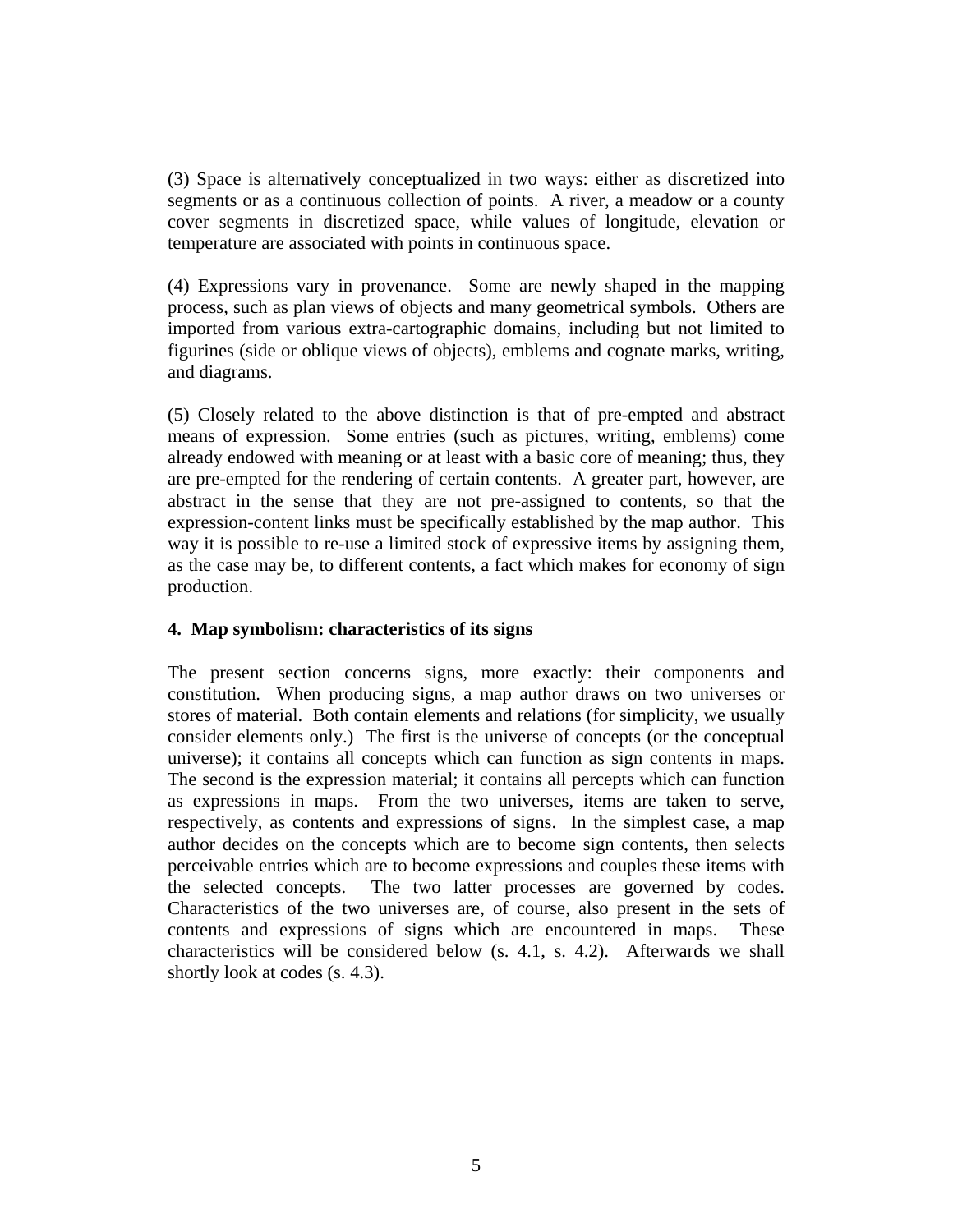#### **4.1. Conceptual characteristics**

The defining role of map symbolism is to represent territories. In principle, all information can be conveyed in maps that relates to places in a territory (or, as is sometimes said, to objects in earth space). To convey this information, one must be able to render the absolute location of each place by a position in the map face, which is done through the point-to-point matching specified by projection, reduction, and map alignment. The stock of conveyable concepts is inexhaustible. For example, there are indeterminably many observed and conceivable shapes of lakes. Further, all of them can, in principle, be expressed, including those which have not been observed before. The universe of concepts has various components and shows an intricate organization, just as we know it from the semantics of natural language. Only a few relevant points can be highlighted here.



*Figure 1. Fictitious map. From Schlichtmann 1985, p. 24. For explanations see text.* 

The mappable information is made up of units ('lake', 'bridge', '30-50 m deep') and relations ('beside', 'older than'). As for relations (by which the conceptual universe is structured), we exemplify one sort which is especially important in map design. In Figure 1 (to which we shall refer repeatedly), the contents 'gold', 'copper', and 'iron', apart from having a common core ('metal'), stand in the relation 'different from'. This is one of several paradigmatic relations (understood, in the broadest sense, as relations of equivalence), which are prominent in the organization of the contents (Schlichtmann, 2004). On their reproduction see s. 4.3. Moreover, the same global information can often be structured differently, depending, of course, on the intended message (ibid., pp. 30-32).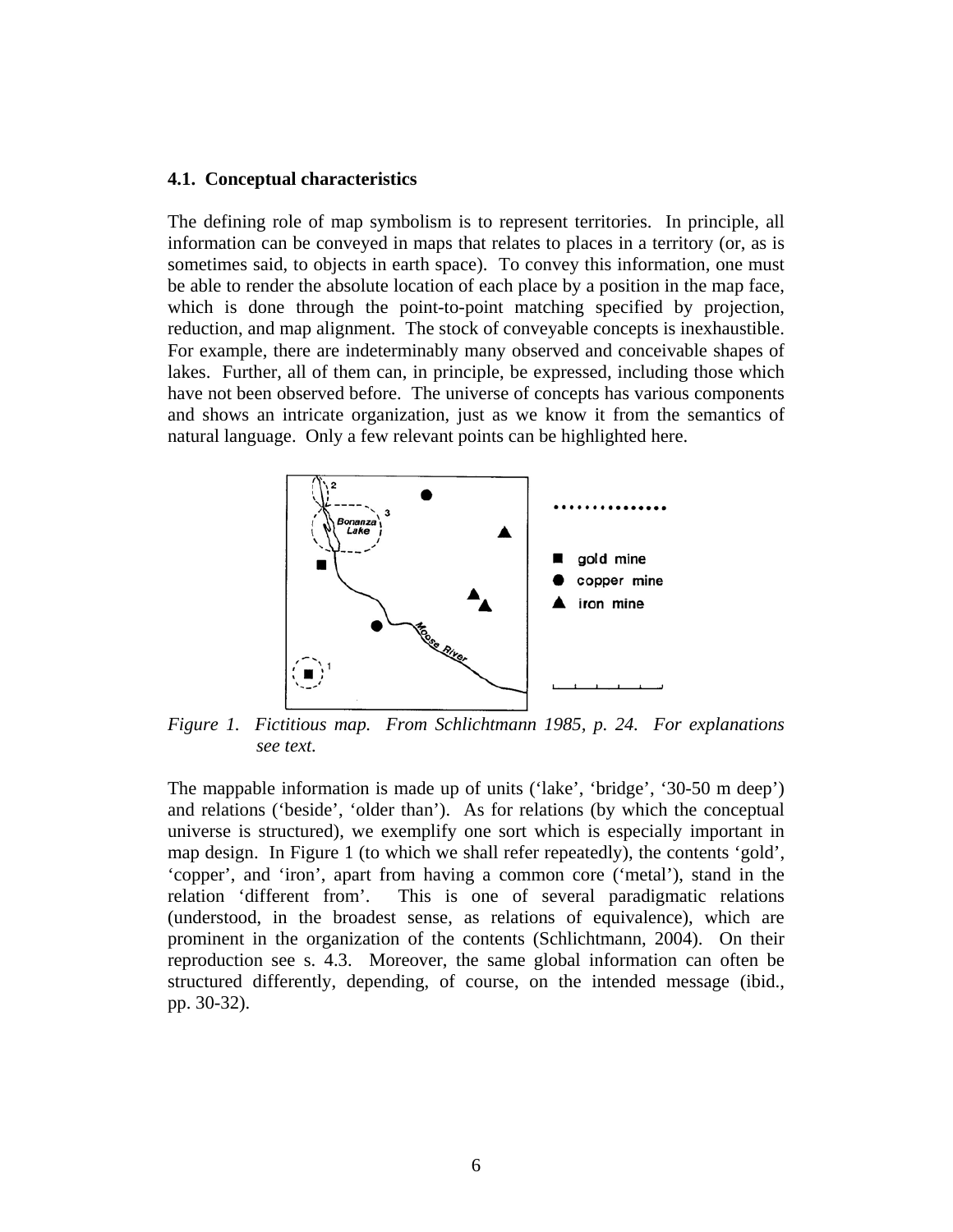As for the subdivision of the universe of concepts, there are not only numerous classes of the plan-free information, from which, for each map, the relevant ones are chosen. We are also dealing with various categories of the plan information; these are more or less ubiquitous and present interesting problems of representation and interpretation (Schlichtmann, 1991).

Finally, some contents are directly coupled with perceivable entries; others are mediated or implied by other contents, i.e., conventionally or customarily called to mind by virtue of various relations. For example, 'vineyard' implies 'area' (as an obvious plan feature), and 'gold' and 'copper' imply 'metal' (as an included concept). Thus, a perceivable entry may be linked to a bundle of semantic features, and a semantic feature may be directly expressed, implied, or both. Such bundles call for a compositional analysis, discussed in general by Eco (1976, pp. 105-129) and exemplified for mapped information by Du (2003, p. 1522).

# **4.2. Formal-perceptual characteristics**

The expression material is usually visual in nature. (Tactile and auditory items, used in special cases, will not be considered here.) It comprises, in principle, all visible items that can be intentionally inscribed in the map face. These include elements which come already endowed with meaning (s. 3). The expression material has an autonomous perceptual order, which is frequently put to service in signification.

Putting it most generally, the stock of expressions in a map consists of marks, traits (like shapes or colours), and relations which hold between marks and between traits. Marks are also called symbols. Traits are usually inherent in marks but may also be associated with points in continuous space (as holds for positions in the map face). Traits are values of visual variables (or graphic variables); for example, a specific symbol shape is a value of the variable of shape. Many cartographers have systematized visual variables. The list proposed by Bertin (1983, p. 96) is the most familiar one and easy to memorize, but it is incomplete and has been extended by other authors (e.g., MacEachren, 1995, pp. 270ff.). As regards relations, paradigmatic ones, which hold between values of a visual variable (such as /red/, /green/, /buff/), play a prominent role in map design (s. 4.3). Further, marks stand in spatial relations (disjunction, overlap, coincidence, and inclusion).

How the expression material is employed depends – or should depend - on the intended map-use (or map-reading) tasks and anticipated practical applications. In this context it bears noting that Bertin's familiar summary concerning the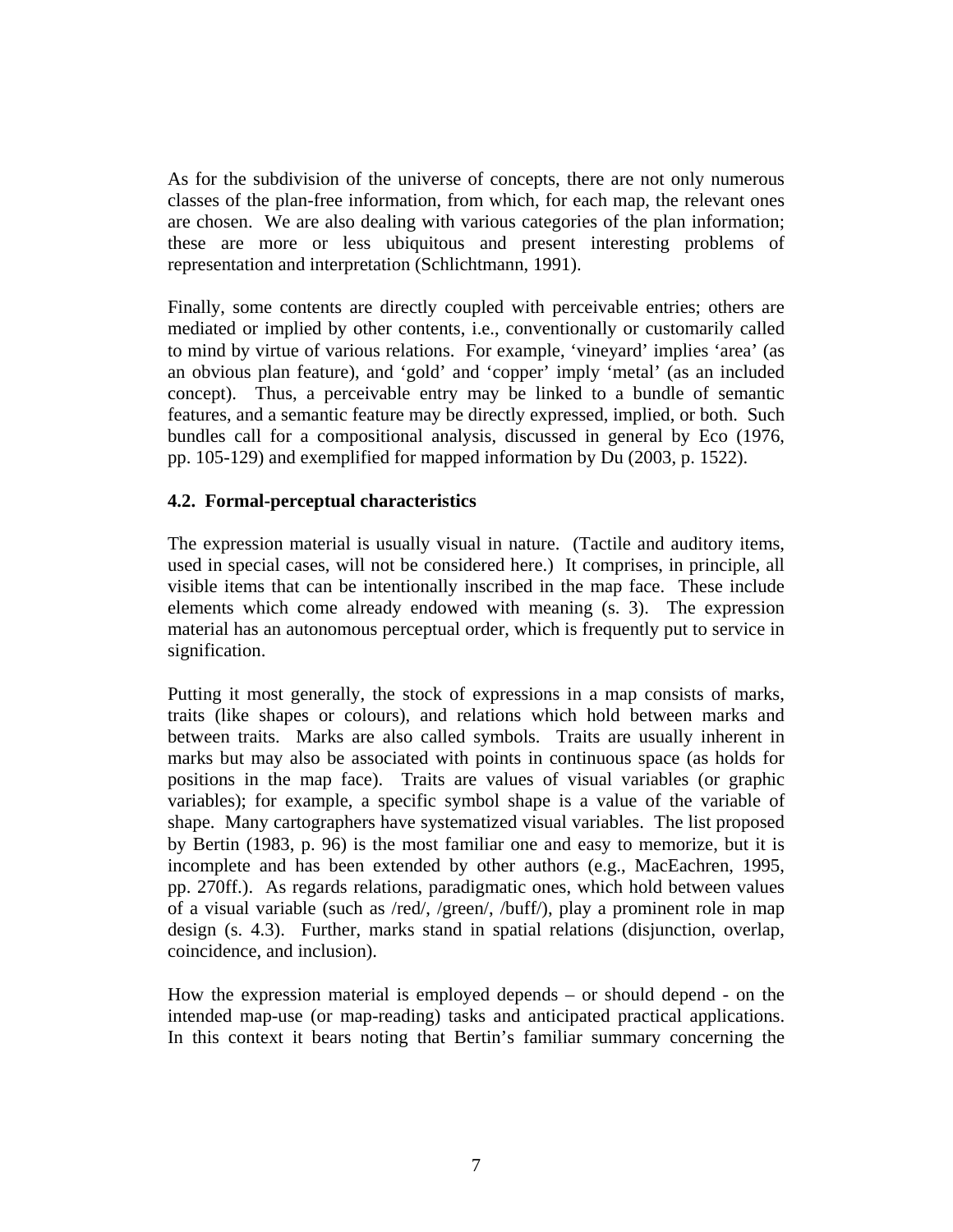suitability of visual variables (Bertin, 1983, p. 96) conflates two kinds of tasks: reading for difference, rank order, etc. (which tasks are not inherently spatial) and derivation of spatial distribution phenomena. Summaries developed by some later authors incorporate the required distinction (Geels, 1988, p. 18; MacEachren, 1995, p. 279).

# **4.3. Codes**

A code, in a wide understanding of the term, is a set of rules which govern two processes: the coupling of perceivable entries with concepts (this way the two kinds of elements become expressions and contents, respectively) and the selection of items of the expression material which are suitable to serve as expressions of specific concepts (these rules reflect intended map-use tasks and practical applications). Both processes, although conceptually distinct, are in practice not easy to keep apart and are often subsumed under the common head of transcription (of information). Finally, in the analysis of a sign inventory, often several codes or code components can be recognized (this point will not be pursued further).

Rules that govern transcription are of various degrees of stringency. For example, plan traits of places are, in principle, reproduced rather faithfully, while the symbolization of the plan-free information is often relatively free (although not completely so).

Cartographic practice has given rise to several, partly incompatible principles of transcription, on which the relevant rules are based. The most common and important one is the principle of expression-content homology, that is, of reproducing relations between contents by relations between expressions. In Figure 1, a gold mine is indicated by a square and a copper mine by a circle. Now, /square/ and /circle/ are related like the corresponding contents 'gold' and 'copper': they have something in common and are different, but not ranked. (For simplicity, the content component 'mine', shared by all relevant items, is not considered here.) Thus, the organization of the expressions is homologous (or isomorphic) to that of the contents. In transcribing the plan information, homology is usually brought about automatically by point-to-point matching, but when plan-free contents are rendered, it must be deliberately created. Most frequently (as in the above example), it is the paradigmatic order of the contents which is reproduced by that of the expressions. This transcription principle is prominent in geographical mapping, chiefly because it facilitates spontaneous recognition of spatial distributions.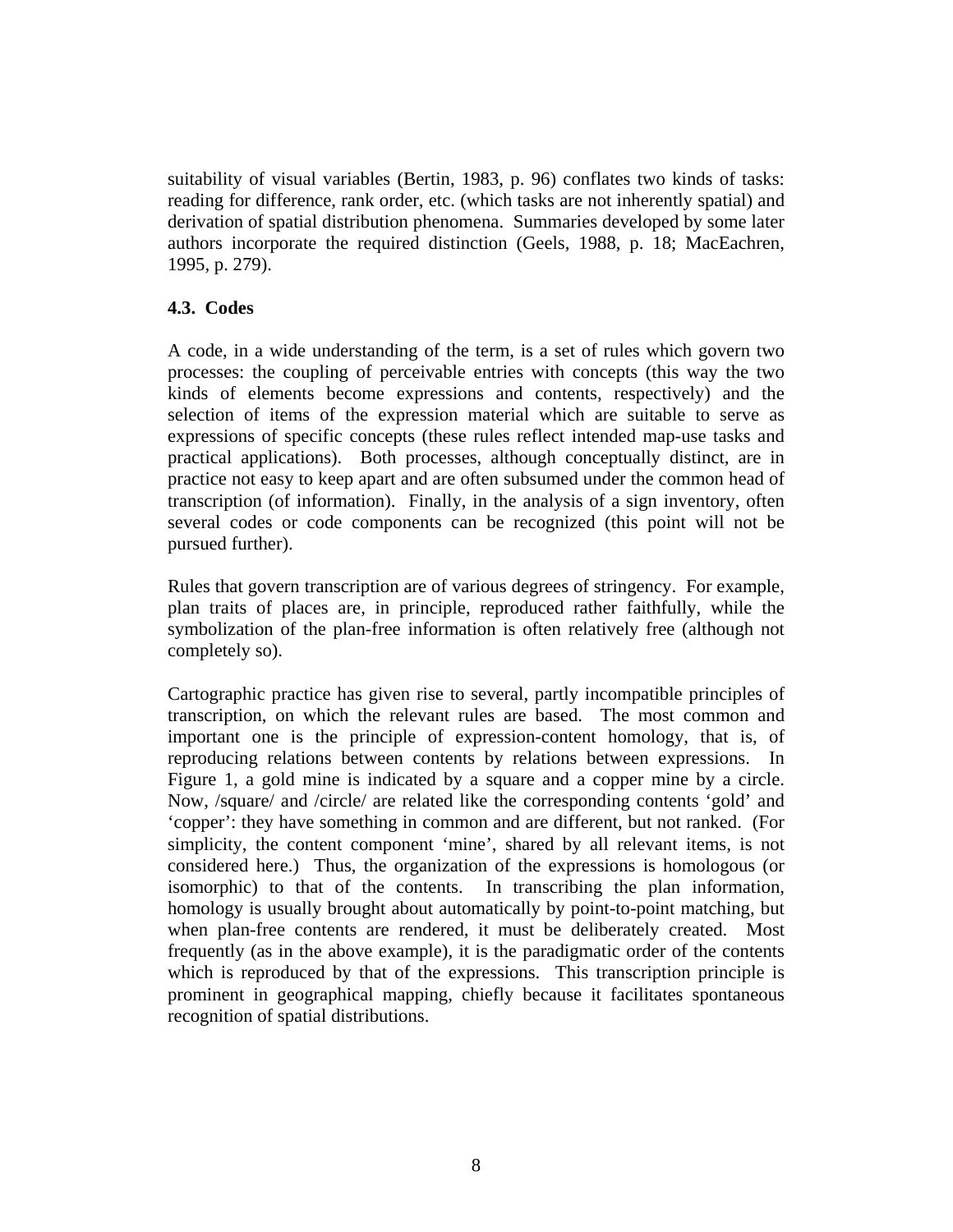#### **5. Map symbolism: characteristics relating to its systemic organization**

When considering systemic aspects, we must deal with three topics: units, relational order, and combinatorics. To elaborate: (1) an analysis presupposes units, which may or may not be distinctly delimited; (2) units are linked by relations and this way organized into systems; (3) units may combine to form units of higher order, and greater complexity, according to combination patterns.

# **5.1. Units**

Units of map symbolism are defined by various criteria and are more or less complex. One may identify content units, expression units, and sign units (considering content and expression at the same time). As for the latter, the present author recognizes signs at three levels: topeme (on which Schlichtmann, 2001), topeme complex, and minimal sign.

A map informs about places in its territory (s. 4.1). A place is mentally singled out under a focus of interpretative interest (on this concept see Koch, 1971, pp. 302-308). It may be spontaneously recognized as a single item (an island, a railway line, a benchmark) or as an assemblage of items which are considered to belong together (a group of islands, an industrial town surrounded by commuter villages). Different foci may be applied at the same time or in sequence, therefore the places identified may overlap, or one may be included in another.

Topeme. If a place is shown as a single item, the corresponding sign is a topeme. This is the smallest self-contained entry in a map, hence it can, in principle, occur by itself. Its content is a complex concept of a place along with relevant characteristics of this place, including its absolute location. Its expression usually contains exactly one locator. This is a visually unitary symbol (i.e., a symbol that can be spontaneously seen as a single mark), the position of which in the map face expresses the absolute location of the mapped place. A symbol which is not a locator is a complement. In Figure 1, the expressions of three topemes are enclosed in dashed lines. Examples 1 and 2 are locators, example 3 combines a locator and and a complement (in this case a writing mark).

It is the map author who establishes the unity of the topeme by entering a locator. In creating a topeme, a map maker singles out a segment of earth space and treats it as homogeneous. For example, one maps the corporate area of a town as a whole and disregards houses, streets, parks, etc., within it. This way the corresponding segment of space in the map face becomes free for the employment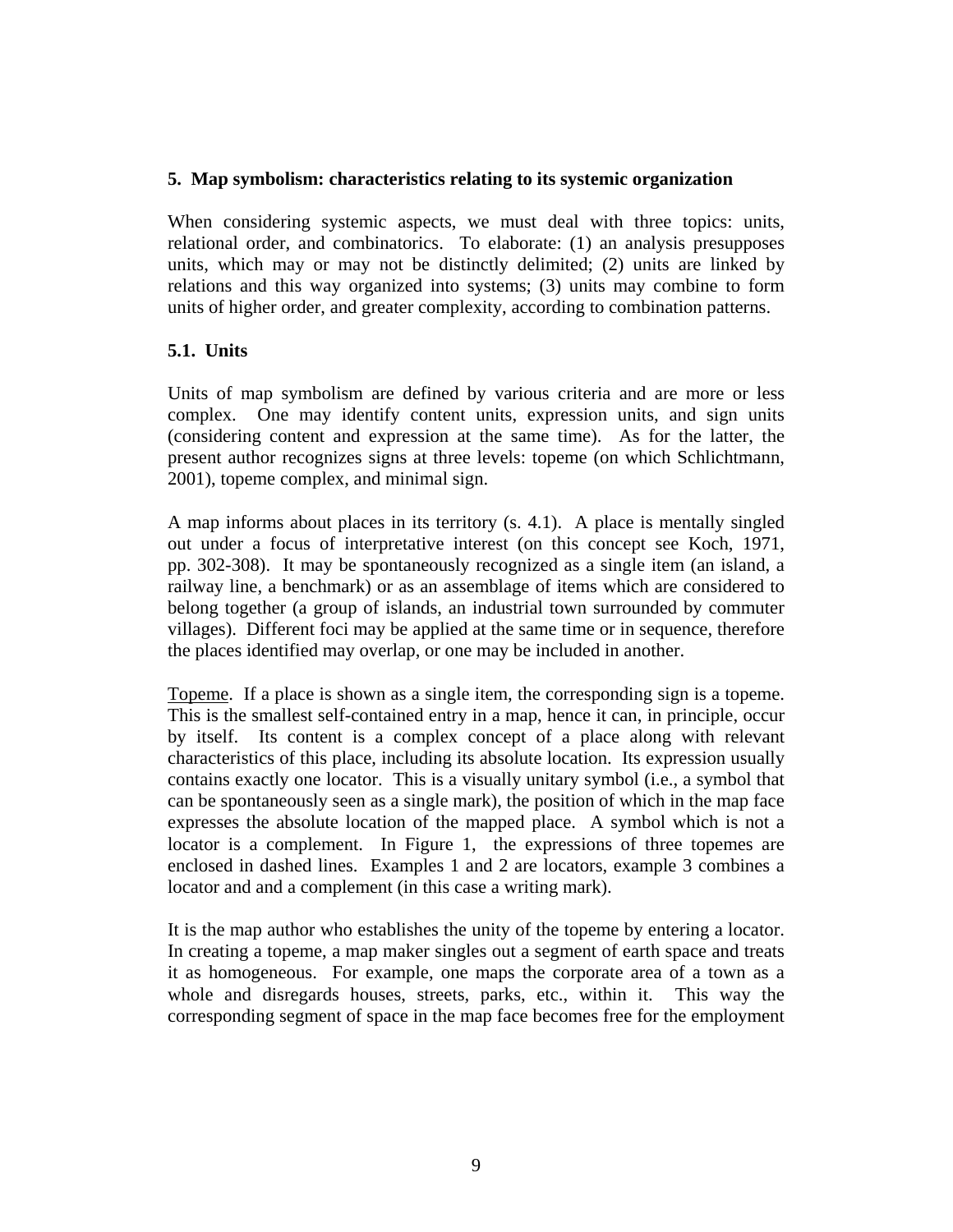of means of expression which convey information about the place as a whole (such as 'town' or '7,500 inhabitants').

Topeme complex. If a place is an assemblage of items which are considered to belong together, a complex sign may be identified which is made up of several topemes (Schlichtmann, 2001, p. 56). In a typology of such complex units we will encounter all the descriptive models of spatial organization which are familiar to geographers: distribution area, patterned assemblage of points, network, mosaic, partitioned area, and others.

Minimal sign. A topeme is composed of minimal signs (the term is provisional). These are signs the expressions of which cannot be broken down into units which are themselves expressions, i.e., which convey meanings. If, in Figure 1, /square/ stands for 'gold' (as noted in s. 4.3), then 'gold' and /square/ jointly form a minimal sign. Further, each point within an area symbol has a position in the map face which, in turn, stands for the absolute location of the corresponding point in earth space. Each location value and the entry indicating the matching position value jointly make up a minimal sign. Thus, some minimal signs within a topeme relate to the mapped place as a whole and others to points within it. Here we are encountering the two space conceptualizations noted in s. 3.

# **5.2. Relations**

Relations hold between content units and between expression units. Both kinds contribute to organizing signs into systems. As they have already been commented upon in s. 4 (see especially the note on homology in s. 4.3), they need not be discussed further. Certain relations underlie the combination of units (dealt with in the next section).

## **5.3. Combinatorics**

Units may be combined to form more complex ones. The underlying rules and patterns constitute a combinatorics. One may study how either contents or expressions are combined or deal with both components together and consider how complex signs are built up of simpler ones. A combinatorics of the latter sort is a syntax. Two fundamentally different kinds of map syntax are recognized, a local and a supralocal one.

The local syntax pertains to the combination of minimal signs within topemes, and the underlying combination patterns are artifacts of the sign system. An important objective of syntactic analysis is to derive rules for combining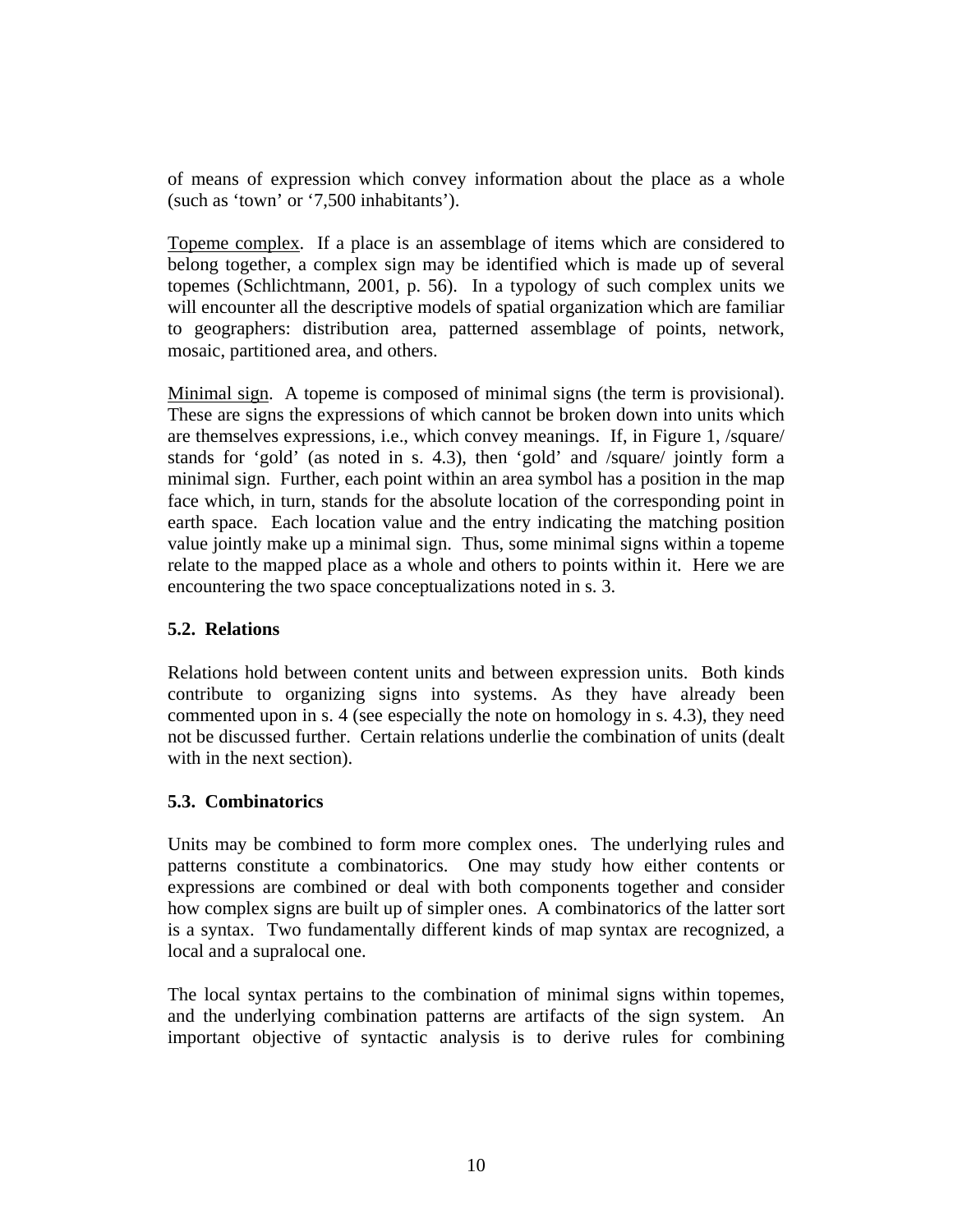expression units in the map face. Their combination depends not only on the underlying organization of the contents, but also, and sometimes in the first place, on visual requirements and on characteristics of the expression material (Schlichtmann, 1994).

The supralocal syntax covers the arrangement of topemes and their integration into larger configurations, and the underlying combination patterns ultimately reflect factual arrangements of objects in earth space (s. 3). This combinatorics pertains to the internal structure of topeme complexes (s. 5.1).

#### **6. Conclusion**

In this paper an (admittedly sketchy) overview of the semiotics of maps was presented. The subject matter of this field falls under five major themes: map symbolism; sign processes; contexts in which signs and sign processes are embedded; marginal notes; and peripheral signification. Map symbolism, the core subject of the semiotics of maps, was singled out for a more detailed discussion and considered under three aspects: its complexity; characteristics of its signs; and characteristics relating to its systemic organization.

The aims of cartosemiotic research are intellectual enlightenment as well as practical application. The latter fact is easily understood if one considers that map makers engage in various activities of sign production: they structure the information which is to be conveyed, select and use means of expression, and (ideally) see to it that a map can be read as intended. As a consequence, map symbolism is deliberately shaped with a view to the ends which it is intended to serve and thus constitutes, to some extent, a "constructed language".

## **References**

- Bertin, J., 1983. *Semiology of graphics: diagrams, networks, maps*. Translated from French by W.J. Berg. Madison: University of Wisconsin Press.
- Du, Q., 2003. "A carto-linguistic paradigm taking a methodological perspective". In: *Proceedings, 21st International Cartographic Conference (ICC), Durban, South Africa*, *10-16 August 2003*. [CD.] [S.l.]: Document Transformation Technologies, pp. 1520-1528.
- Eco, U., 1976. *A theory of semiotics*. Bloomington & London: Indiana University Press.
- Geels, J.H., 1988: "Een model voor de keuze van vlaksymbolen deel 2" [A model for the choice of area symbols - part 2]. *Kartografisch tijdschrift*, 14(1), pp. 18-23.